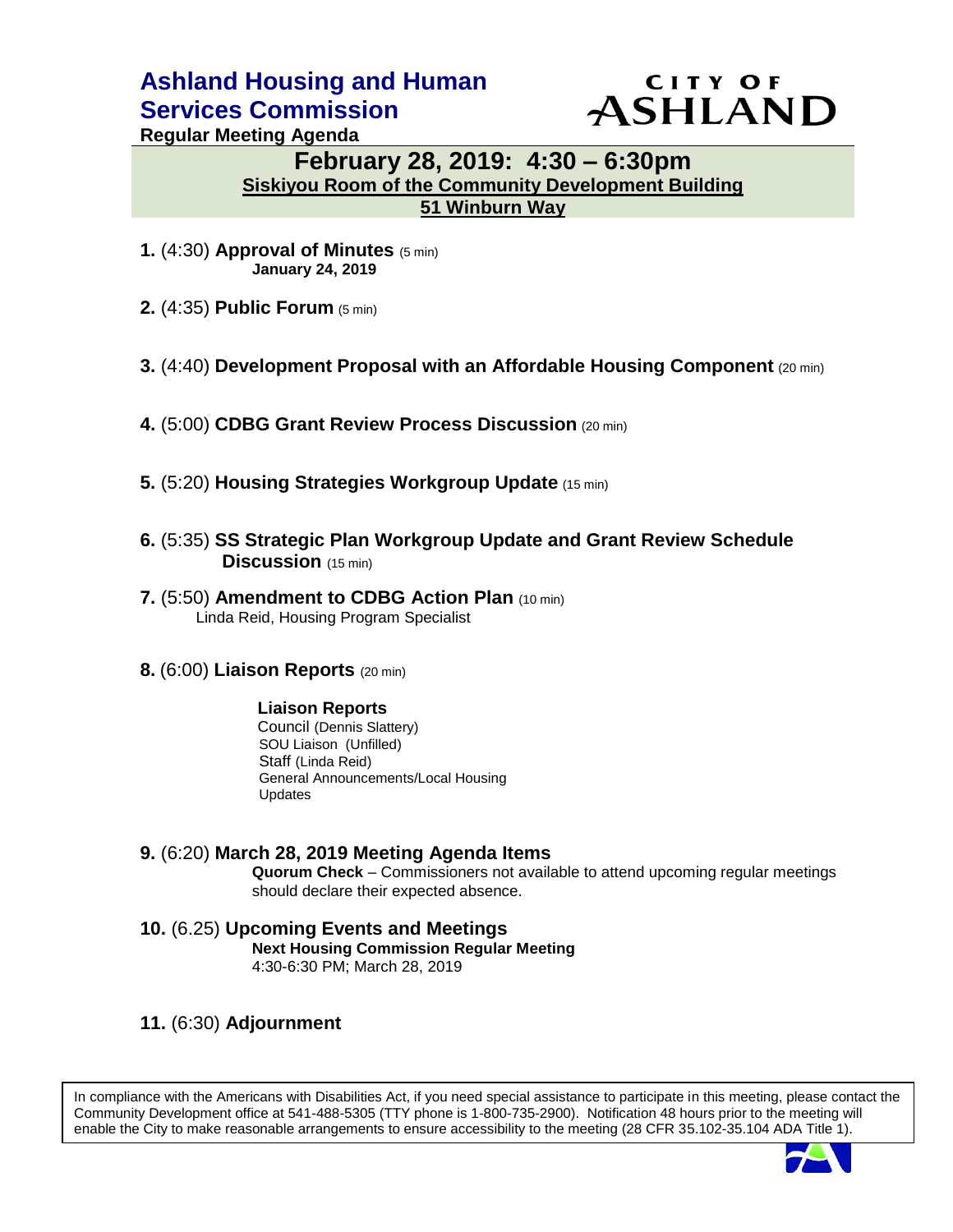

DATE: 2/25/2019 TO: Housing and Human Services Commission FROM: Linda Reid, Housing Program Specialist RE: Affordable Housing Requirements for Annexation

Below is the Ashland Land Use Ordinance (ALUO) sections which will pertain to this particular development proposal. The relevant information is taken from Chapter of 18 section 5.8.050 of the Ashland Land Use Ordinance. Sections not relevant to the affordable housing component have been removed.

#### **18.5.8.050 Approval Criteria and Standards**

An annexation may be approved if the proposed request for annexation conforms, or can be made to conform through the imposition of conditions, with all of the following approval criteria. *(Sections A-F have been omitted as they do not pertain to the affordable housing requirement)*

G. Except as provided in [18.5.8.050.G.7,](https://ashland.municipal.codes/LandUse/18.5.8.050.G.7) below, annexations with a density or potential density of four residential units or greater and involving residential zoned lands, or commercial, employment or industrial lands with a Residential Overlay (R-Overlay) shall meet the following requirements.

1. The total number of affordable units provided to qualifying buyers, or to qualifying renters, shall be equal to or exceed 25 percent of the base density as calculated using the unit equivalency values set forth herein.

a. Ownership units restricted to households earning at or below 120 percent the area median income shall have an equivalency value of 0.75 unit.

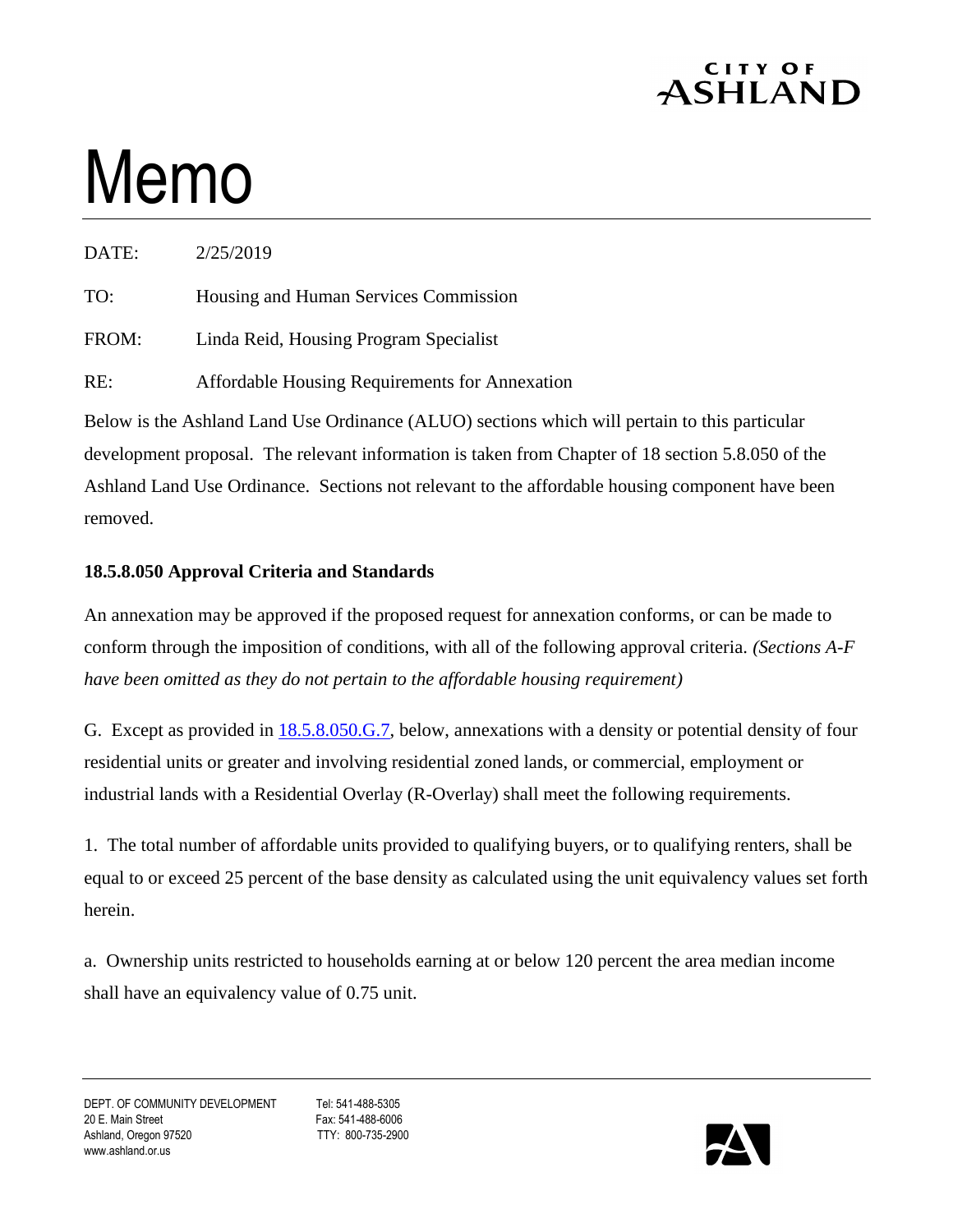b. Ownership units restricted to households earning at or below 100 percent the area median income shall have an equivalency value of 1.0 unit.

c. Ownership units restricted to households earning at or below 80 percent the area median income shall have an equivalency value of 1.25 unit.

d. Ownership or rental units restricted to households earning at or below 60 percent the area median income shall have an equivalency value of 1.5 unit.

2. As alternative to providing affordable units per section [18.5.8.050.G.1,](https://ashland.municipal.codes/LandUse/18.5.8.050.G.1) above, the applicant may provide title to a sufficient amount of buildable land for development complying with subsection [18.5.8.050.G.1.b,](https://ashland.municipal.codes/LandUse/18.5.8.050.G.1.b) above, through transfer to a non-profit (IRC 501(3)(c) affordable housing developer or public corporation created under ORS [456.055t](https://ashland.municipal.codes/OR/ORS/456.055)o [456.235.](https://ashland.municipal.codes/OR/ORS/456.235)

a. The land to be transferred shall be located within the project meeting the standards set forth in [18.5.8.050.G,](https://ashland.municipal.codes/LandUse/18.5.8.050.G) subsections 4 - 6.

b. All needed public facilities shall be extended to the area or areas proposed for transfer.

c. Prior to commencement of the project, title to the land shall be transferred to the City, an affordable housing developer which must either be a unit of government, a non–profit 501(C)(3) organization, or public corporation created under ORS [456.055](https://ashland.municipal.codes/OR/ORS/456.055) to [456.235.](https://ashland.municipal.codes/OR/ORS/456.235)

d. The land to be transferred shall be deed restricted to comply with Ashland's affordable housing program requirements.

3. The affordable units shall be comparable in bedroom mix and housing type with the market rate units in the development.

a. The number of bedrooms per dwelling unit in the affordable units within the residential development shall be in equal proportion to the number of bedrooms per dwelling unit in the market-rate units within the residential development. This provision is not intended to require the same floor area in affordable units as compared to market-rate units. The minimum square footage of each affordable unit shall comply with the minimum required floor based as set forth in Table [18.5.8.050.G.3.](https://ashland.municipal.codes/LandUse/18.5.8.050.G.3.a#Table18.5.8.050.G.3)

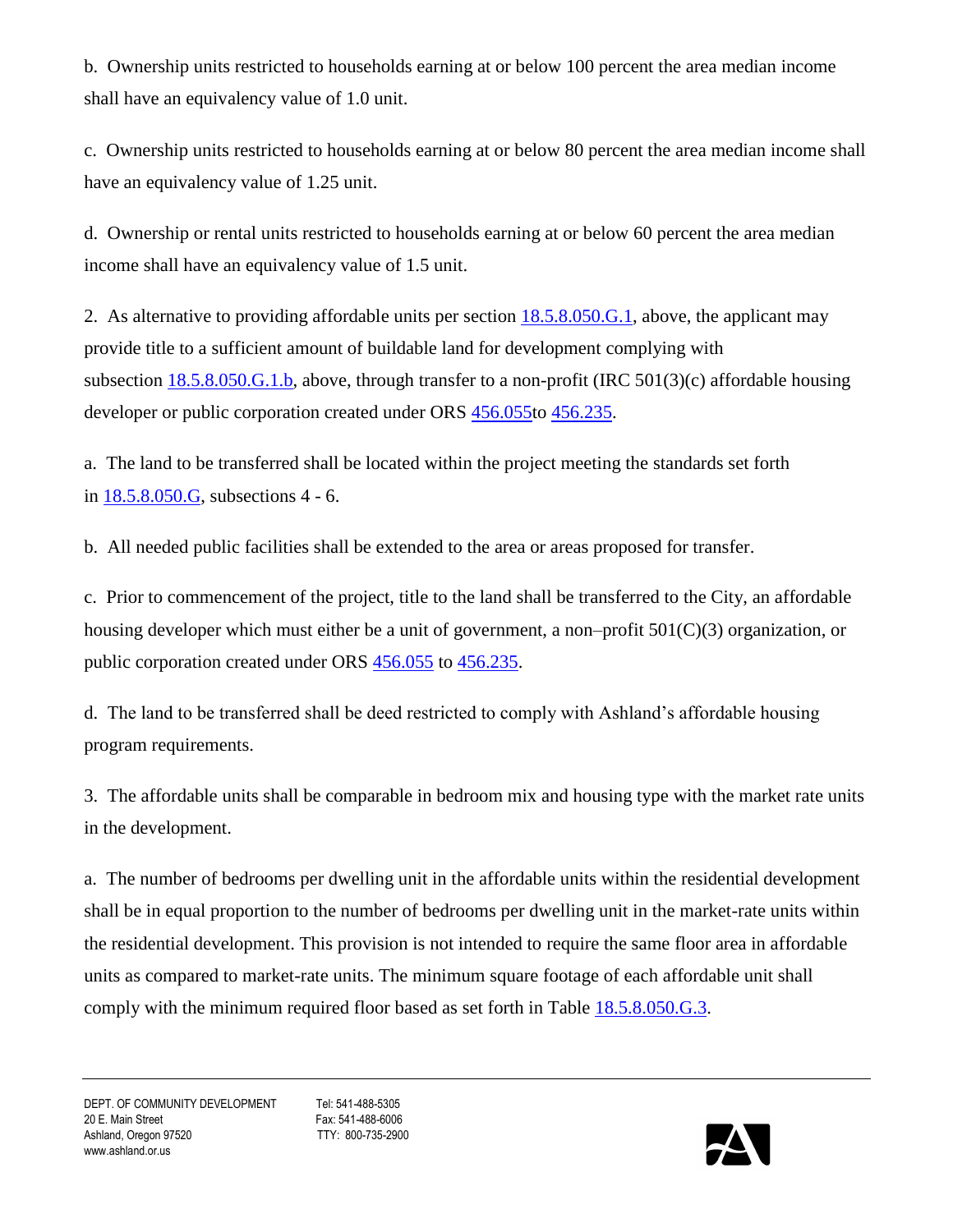#### Unit Type Minimum Required Unit Floor Area (Square Feet)

| 1 adje 10.3.0.0.00.0.3. |       |
|-------------------------|-------|
| Studio                  | 350   |
| 1 Bedroom               | 500   |
| 2 Bedroom               | 800   |
| 3 Bedroom               | 1,000 |
| 4Bedroom                | 1,250 |

Table 18.5.8.050.G.3.

b. The required on-site affordable units shall be comprised of the different unit types in the same proportion as the market dwelling units within the development.

4. A development schedule shall be provided that demonstrates that that the affordable housing units per subsection [18.5.8.050.G](https://ashland.municipal.codes/LandUse/18.5.8.050.G) shall be developed, and made available for occupancy, as follows.

a. That 50 percent of the affordable units shall have been issued building permits prior to issuance of a certificate of occupancy for the last of the first 50 percent of the market rate units.

b. Prior to issuance of a building permit for the final ten percent of the market rate units, the final 50 percent of the affordable units shall have been issued certificates of occupancy.

5. That affordable housing units shall be distributed throughout the project

6. That affordable housing units shall be constructed using comparable building materials and include equivalent amenities as the market rate units.

a. The exterior appearance of the affordable units in any residential development shall be visually compatible with the market-rate units in the development. External building materials and finishes shall be substantially the same in type and quality for affordable units as for market-rate units

b. Affordable units may differ from market-rate units with regard to interior finishes and materials provided that the affordable housing units are provided with comparable features to the market rate units, and shall have generally comparable improvements related to energy efficiency, including plumbing, insulation, windows, appliances, and heating and cooling systems.

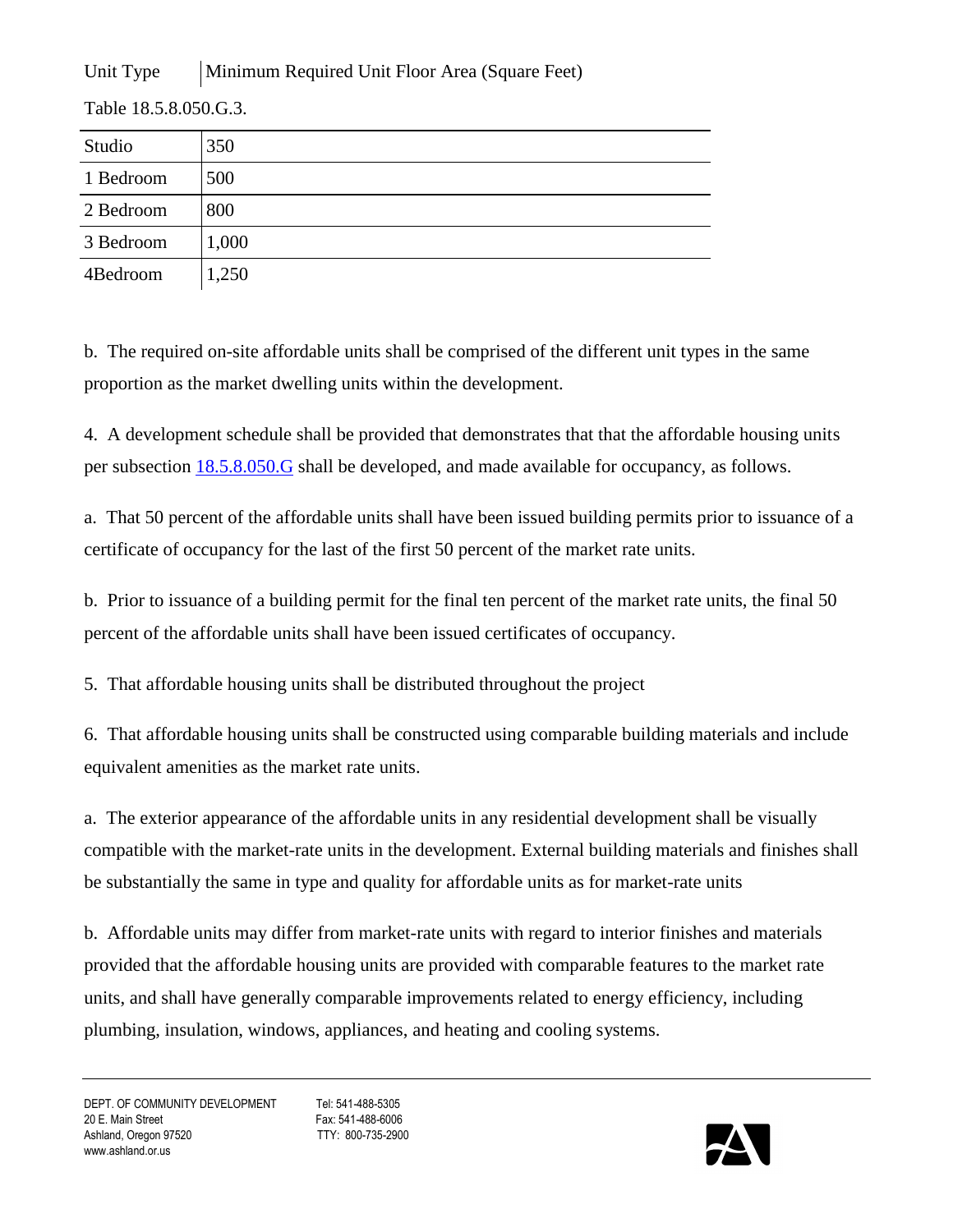7. Exceptions to the requirements of  $18.5.8.050$ , subsections  $G.2 - G.5$ , above, may be approved by the City Council upon consideration of one or more of the following.

a. That an alternative land dedication as proposed would accomplish additional benefits for the City, consistent with the purposes of this chapter, than would development meeting the on-site dedication requirement of subsection [18.5.8.050.G.2.](https://ashland.municipal.codes/LandUse/18.5.8.050.G.2)

b. That an alternative mix of housing types not meeting the requirements of subsection [18.5.8.050.G.3.b](https://ashland.municipal.codes/LandUse/18.5.8.050.G.3.b) would accomplish additional benefits to the City consistent with this chapter, than would the development providing a proportional mix of unit types.

c. That the alternative phasing proposal not meeting subsection [18.5.8.050.G.4](https://ashland.municipal.codes/LandUse/18.5.8.050.G.4) provided by the applicant provides adequate assurance that the affordable housing units will be provided in a timely fashion.

d. That the distribution of affordable units within the development not meeting subsection [18.5.8.050.G.5](https://ashland.municipal.codes/LandUse/18.5.8.050.G.5) is necessary for development of an affordable housing project that provides onsite staff with supportive services.

e. That the distribution of affordable units within the development as proposed would accomplish additional benefits for the city, consistent with the purposes of this chapter, than would development meeting the distribution requirement of subsection [18.5.8.050.G.5.](https://ashland.municipal.codes/LandUse/18.5.8.050.G.5)

f. That the materials and amenities applied to the affordable units within the development, that are not equivalent to the market rate units per subsection [18.5.8.050.G.6,](https://ashland.municipal.codes/LandUse/18.5.8.050.G.6) are necessary due to local, State, or Federal Affordable Housing standards or financing limitations.

8. The total number of affordable units described in this section [18.5.8.050.G](https://ashland.municipal.codes/LandUse/18.5.8.050.G) shall be determined by rounding down fractional answers to the nearest whole unit. A deed restriction or similar legal instrument shall be used to guarantee compliance with affordable criteria for a period of not less than 60 years. Properties providing affordable units as part of the annexation process shall qualify for a maximum density bonus of 25 percent.

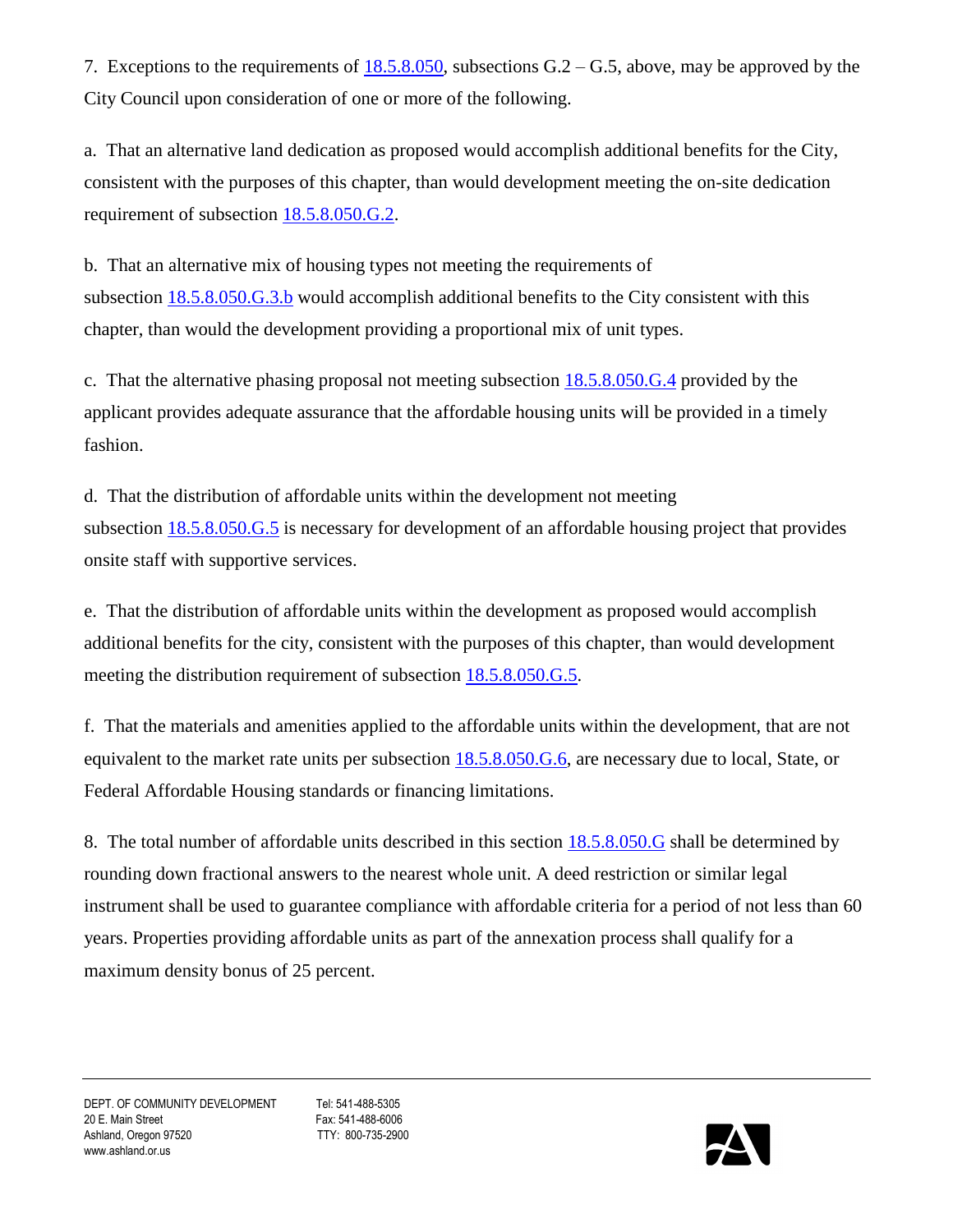

DATE: 2/25/2019

TO: Housing and Human Services Commission

FROM: Linda Reid, Housing Program Specialist

RE: 2019 CDBG Grant Review Discussion

In preparation for 2019 CDBG Grant review process the Commission asked that time to discuss and generate clarifying questions, and to review the scoring matrix and discuss changes be scheduled. Attached you will find the CDBG scoring matrix.

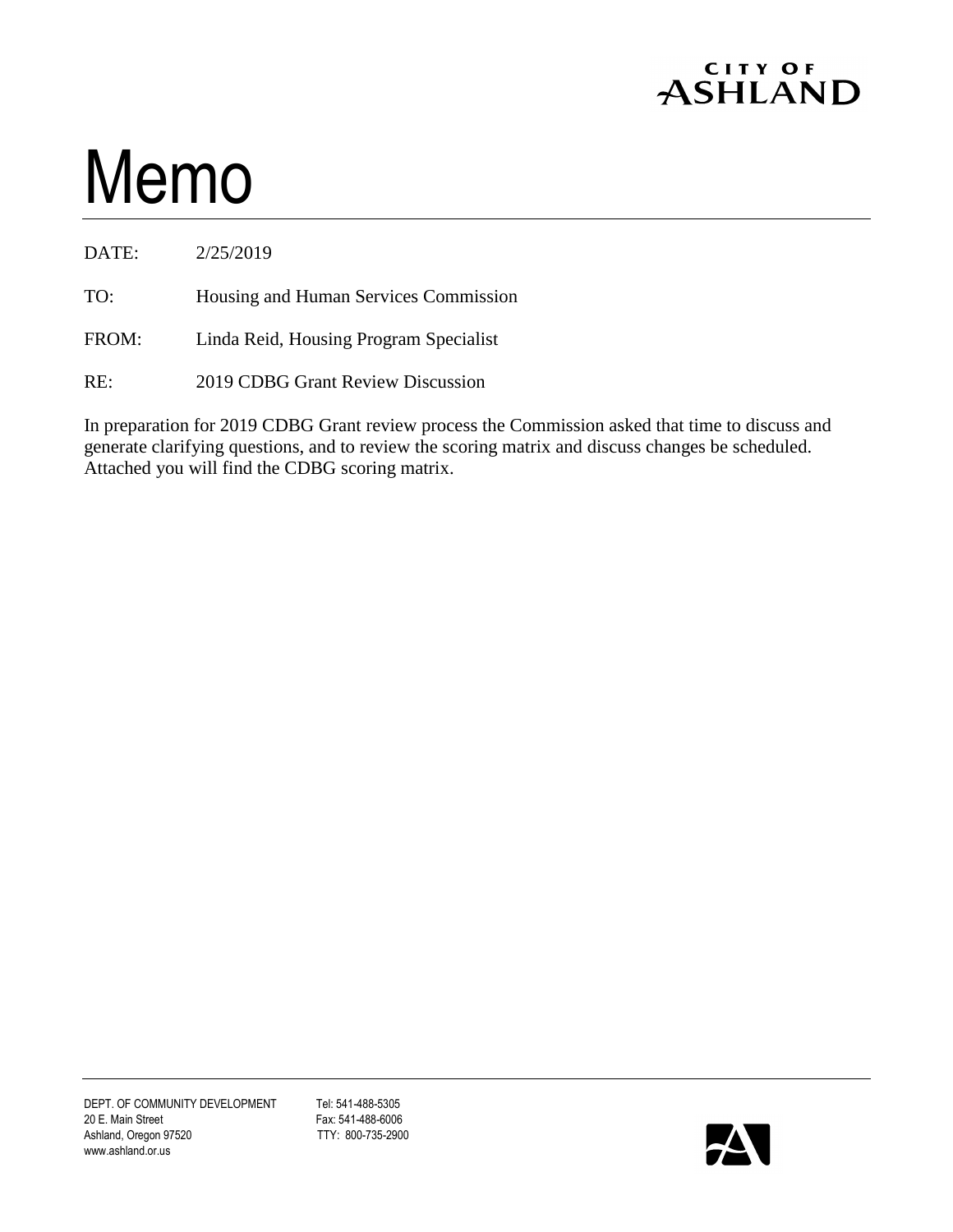

DATE: 2/25/2019

TO: Housing and Human Services Commission

FROM: Linda Reid, Housing Program Specialist

RE: Housing Strategies Workgroup Report

The Housing and Human Services Commission created a workgroup to simplify and prioritize the Housing Strategies contained in the Ashland Housing Strategies document for recommendation to the Council.

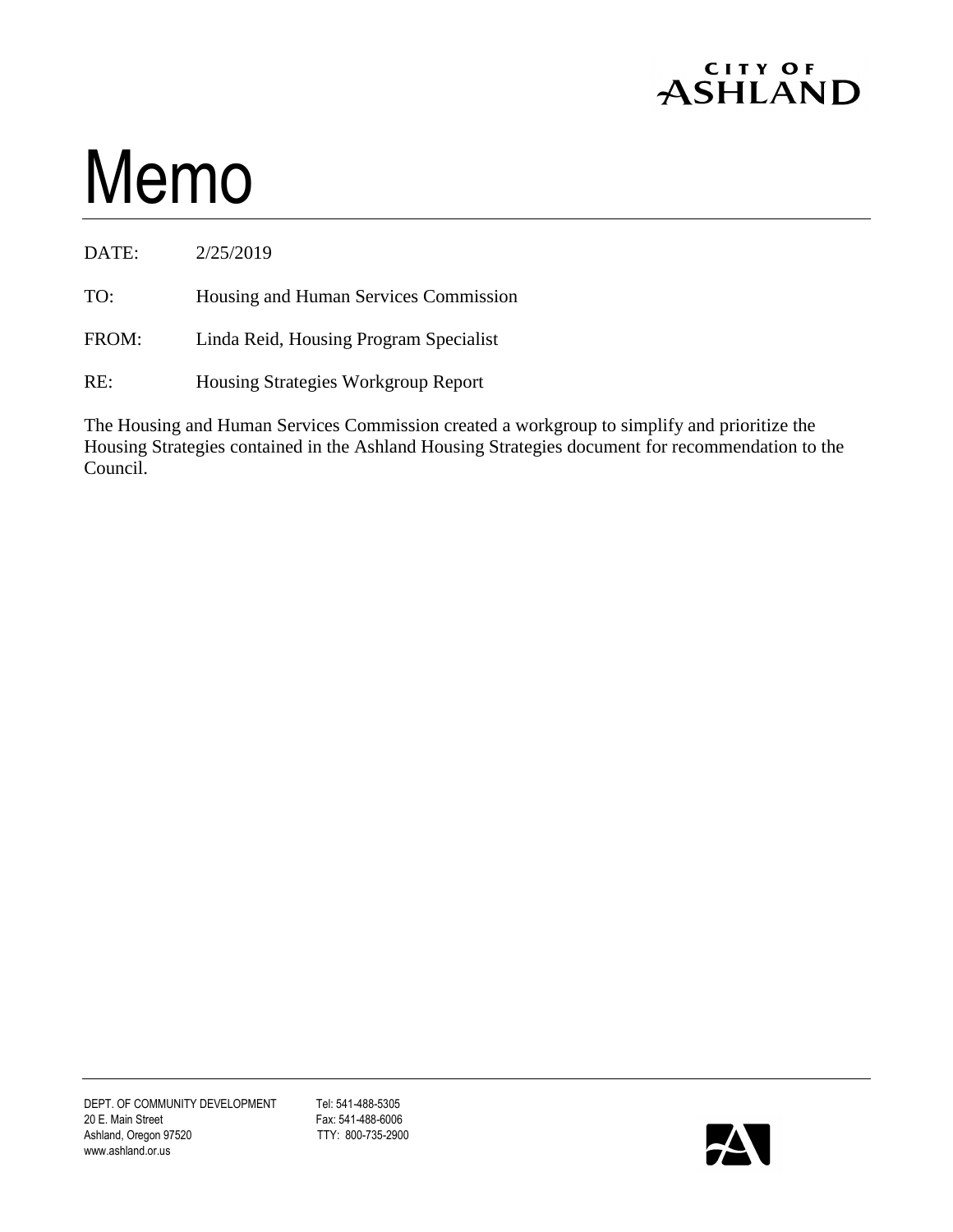

DATE: 2/25/2019 TO: Housing and Human Services Commission FROM: Tom Gunderson RE: SS Grant Work Group Report

#### **ASHLAND SOCIAL SERICE GRANTS 2011-2018**

Over the past four (two year cycles) Ashland has provided funding for 28 social service projects submitted by 24 organizations for a total of \$1,033,944.04 in funding. Four organizations were funded for all four grant cycles; nine organizations for three cycles; six for two cycles and five for one cycle. Two organizations have been funded for multiple projects. Community Works has been funded for three projects over four grant cycles and one project for three cycles. Rogue Valley Manor Community Services has been funded for two projects for three grant cycles.

Organizations that have received the most funding include: Community Works for a total of \$223,265 for four grants over four funding cycles; Ashland Community Health Center for a total of \$152,318 over three funding cycles; St. Vincent de Paul for a total of \$142,163 over four funding cycles; Options For Helping Residents Of Ashland (OHRA) for a total of \$124,740 over two funding cycles.

#### **Services provided have been in the following categories:**

**Homeless/Housing & Food Assistance:** Nine organizations: Access, Ashland Supportive Housing, Ashland First Presbyterian Church, Community Works, Southern Oregon Jobs for Justice, Maslow, OHRA, RVCOG, Saint Vincent de Paul.

**Mentoring/ Advocacy:** Four organizations: Court-Appointed Special Advocates (CASA), The Center for Nonprofit Legal Services, Help Now and Rose Circle.

**Health:** Three organizations: Ashland Community Health center, Child Dental Clinic, Planned Parenthood.

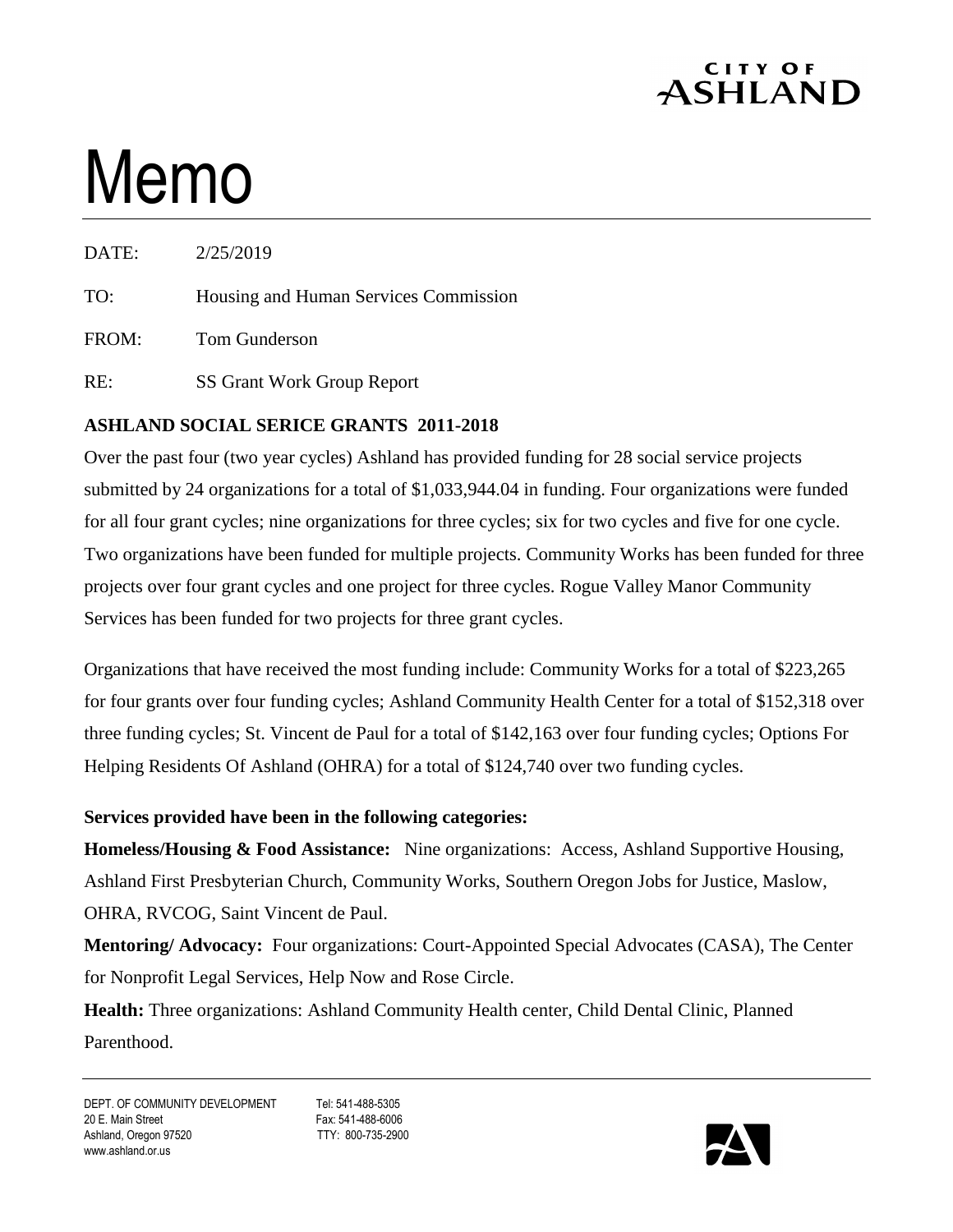**Sex Abuse:** Three organizations: Children's Advocacy Center, Community Works, Jackson County SART.

**Counseling/Support:** Three organizations: Family Solutions, Hope Equestrian, and Winter Spring. **Resource/Referral:** One organizations: Community Works (Help Line). **Senior Services:** One organization: Rogue Valley Manor Community Services. **Alcohol & Drug:** One organization: OnTrack. **Residential:** One Organization, Community Works (Dunn House).

**Mediation:** One organization: Mediation Works.

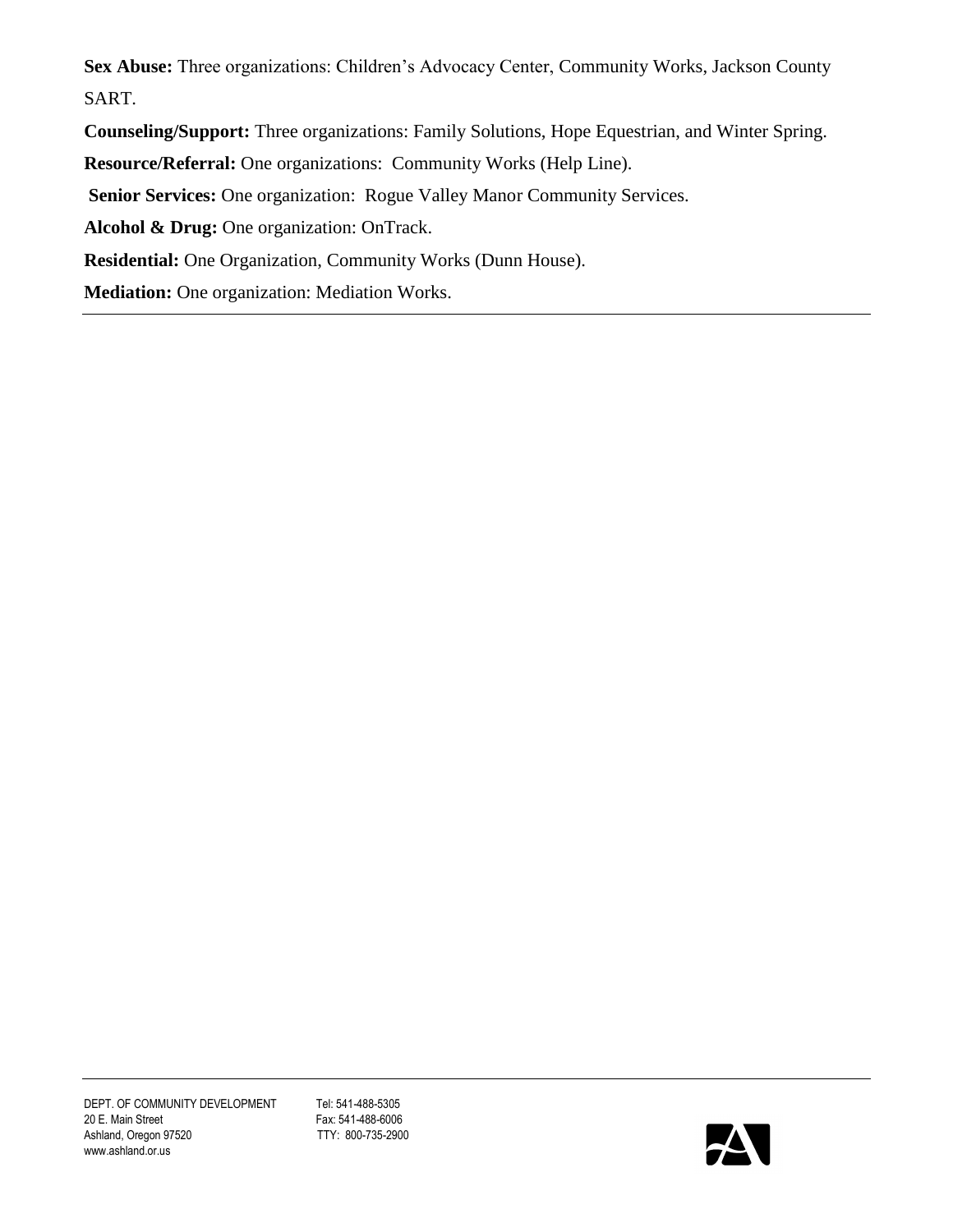|                          | <b>ASHLAND SOCIAL SERVICE GRANT AWARDS</b> |             |                  |            |            |         |                   |           |            |                              |
|--------------------------|--------------------------------------------|-------------|------------------|------------|------------|---------|-------------------|-----------|------------|------------------------------|
|                          |                                            | 2011/12     |                  | 2013/14    |            | 2015/16 |                   | 2017/18   |            | Total Funds                  |
|                          |                                            | λr1         | $\overline{1}$   | Уr1        | $\lesssim$ | λή      | $\overline{1/12}$ | ΣŃ        | $\lesssim$ |                              |
| Access                   | Food Bank Asst                             | 0009        | 6120             | 4600       | 4600       | 4600    | 4692              |           |            | S<br>30,612.00               |
| Ash Supp Housing         | <b>Housing Asst</b>                        |             |                  | 1800       | 1800       |         |                   |           |            | Ċ<br>3,600.00                |
| <b>CASA</b>              | Train Ash vol                              | 2120        | 2162             | 3500       | 3500       | 3000    | 3060              | 4818.95   | 4818.95    | Ş<br>26,979.90               |
| Ctr for Legal Sv         | Ash Clients                                | 7000        | 7140             | 0009       | 0009       | 0005    | 5100              | 10555.79  | 10555.79   | $\mathfrak{c}$<br>57,351.58  |
| Child Adv Center         | Ash Clients                                | <b>2605</b> | 2657             | 4000       | 4000       | 3750    | 3825              |           |            | Ş<br>20,837.00               |
| <b>Child Dent Clinic</b> | Ash Clients                                | 4000        | 4080             | 4000       | 4000       | 2850    | 2907              |           |            | $\mathbf{v}$<br>21,837.00    |
| Community Wks            | Dunn House                                 | 16000       | 16320            | 14760      | 14760      | 11760   | 11995             | 7343.16   | 7343.16    | $\mathfrak{c}$<br>100,281.32 |
| Community Wks            | Helpline                                   | 10625       | 10838            | 8135       | 8135       | 4700    | 4794              | 6884.21   | 6884.21    | $\mathfrak{c}$<br>60,995.42  |
| Community Wks            | Sex assalut victims                        | 2730        | <b>2785</b>      | 2584       | 2584       | 1800    | 1836              | 1442.11   | 142.11     | Ş<br>21,203.22               |
| Community Wks            | Street Outreach                            | 8250        | S <sub>115</sub> | 0009       | 0009       | 0009    | 6120              |           |            | $\mathsf{v}$<br>40,785.00    |
| Ash Com Health Ctr       | <b>Building</b>                            | 37000       | 37740            | 30709      | 30709      | 0008    | 8160              |           |            | S<br>152,318.00              |
| Family Solutions         | Counseling                                 | 2880        | 2938             | 2500       | 2500       |         |                   |           |            | S.<br>10,818.00              |
| First Presb Church       | Shelter costs                              |             |                  |            |            |         |                   | 1147.37   | 1147.37    | S<br>2,294.74                |
| Hope Equestrian          | therapy                                    |             |                  | 1000       | 1000       |         |                   |           |            | Ş<br>2,000.00                |
| Help Now Adv             | sup indiv in crisis                        |             |                  | 4000       | 4000       |         |                   |           |            | ¢<br>8,000.00                |
| Jackson Co SART          | Train Ash Vol                              | 0005        | 0015             | 0009       | 0009       |         |                   | 6654.74   | 6654.74    | $\mathbf{v}$<br>35,409.48    |
| Jobs for Justice         | Meals Homeless                             |             |                  |            |            |         |                   | 5736.84   | 5736.84    | $\mathbf{v}$<br>11,473.68    |
| MolseM                   | Support Ash Clients                        |             |                  |            |            | 0008    | 8160              | 11473.68  | 11473.68   | S<br>39,107.36               |
| Mediation Wks            | Ash clients                                | 1000        | 1020             | 1200       | 1200       |         |                   |           |            | $\mathfrak{c}$<br>4,420.00   |
| On Track                 | Ash Sub abuse                              | 3500        | 3570             | 3500       | 3500       | 0009    | 6120              |           |            | S<br>26,190.00               |
| <b>OHRA</b>              | Operations Funding                         |             |                  |            |            | 37000   | 37740             | 25000     | 25000      | $\sim$<br>124,740.00         |
| <b>Planned Parent</b>    | Ash clients                                | 4000        | 4080             | 4000       | 4000       | 1500    | 1530              |           |            | $\Omega$<br>19,110.00        |
| Rose Circle              | Mentoring                                  |             |                  | <b>500</b> | <b>500</b> | 3000    | 3060              | 3442.11   | 1442.11    | $\mathfrak{c}$<br>13,944.22  |
| <b>RVM Com Svs</b>       | <b>RSVP</b>                                | 1500        | 1530             | 1500       | 1500       |         |                   | 1147.37   | 1147.37    | $\mathfrak{c}$<br>8,324.74   |
| <b>RVM Com Svs</b>       | Foster Gparents                            | 1500        | 1530             | 1200       | 1200       |         |                   | 2294.74   | 2294.74    | $\mathfrak{c}$<br>10,019.48  |
| RV Council of Gov        | Meals on Wheels                            |             |                  |            |            | 3700    | 3774              | 14227.37  | 14227.37   | $\frac{1}{2}$<br>35,928.74   |
| St Vincent de Paul       | Rent /util asst                            | 0005        | 0015             | 16000      | 16000      | 20000   | 20400             | 29831.58  | 29831.58   | $\mathsf{C}$<br>142,163.16   |
| <b>WinterSpring</b>      | Counseling                                 |             |                  | 1600       | 1600       |         |                   |           |            | S<br>3,200.00                |
| <b>Total Funds</b>       |                                            | 120710      | 123125           | 129088     | 129088     | 130660  | 133273            | 134000.02 | 134000.02  | $\mathsf{L}$<br>1,033,944.04 |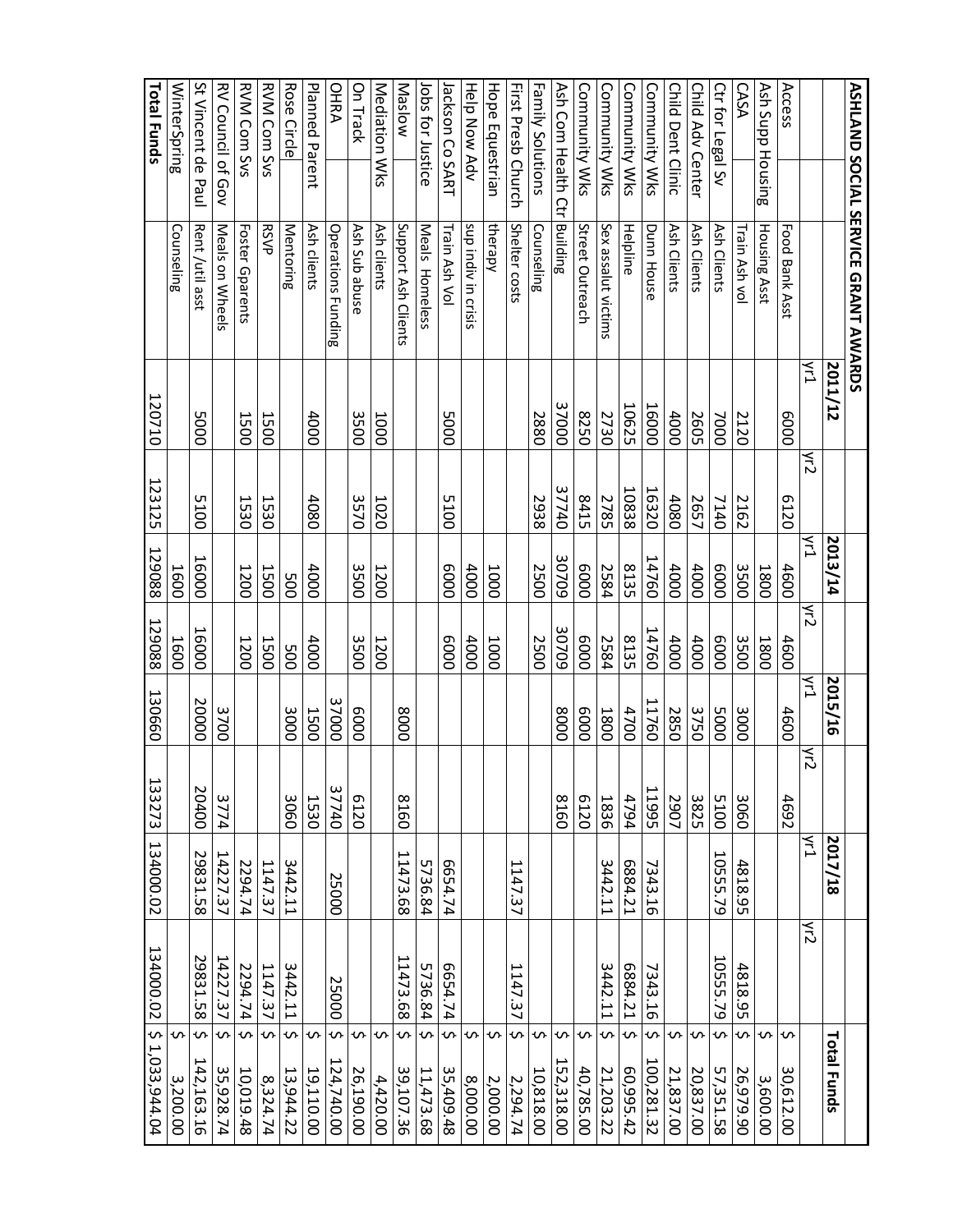

DATE: 2/25/2019 TO: Housing and Human Services Commission FROM: Linda Reid, Housing Program Specialist RE: Amendment to the CDBG Action Plan

The City receives approximately \$175,425 in CDBG funds annually. Due to the HUD annual test for timely expenditure of CDBG funds the City cannot have more than \$263,137 in our CDBG line of credit on the date of the next annual test, May 2, 2019. On that date the City anticipates we will have approximately \$80,000 in CDBG funds that have yet to be expended by subrecipients that have been awarded funds in prior years as well as some unallocated funds. This amount would constitute 1.99 times the annual award allocation. As such, in additional to subrecipients expending their awards (see table below), the City will need to ensure an additional 20,000 in CDBG funds is expended by May 2, 2019.

The Department of Housing and Urban Development CDBG program has a stipulation that grant administrators plan for the timely expenditure of funds. This is called timeliness, timeliness refers to how quickly the grantee is able to commit and expend CDBG funding. The program rule for timeliness is that the grantee cannot have more than 1.5 times their annual allocation sitting in their line of credit at the U.S. treasury. The analysis for timeliness is calculated 60 days prior to the end of the grantees program year (June  $30<sup>th</sup>$  is the end of the program year for the City of Ashland.) If a grantee has more than 1.5 times their allocation in their line of credit they will be required to submit a "work out plan" to HUD to explain how the money will be utilized to avoid chronic timeliness issues. A grantee that shows chronic timeliness issues is at risk of having HUD withhold future grants until the grantee can expend existing resources. Due to the City's small allocation, the City reaches the 1.5 timeliness threshold more quickly than most grantees. Given the current formula allocation the City can have up to \$238,089 in funding in the line of credit without triggering the timeliness rule. Previously allocated but yet unexpended grant funds count toward this total, as well as the amount of unallocated carry over funds.

Last year, in May of 2018, the City was \$15,359 over the 1.5 threshold for CDBG funding and therefore did not meet the HUD timeliness test. Consequently, the City was required to submit a workout plan to tell HUD how the City would expend the backlog of funds. Later that month the City did allocated \$ \$307,051 in CDBG funding to eligible projects. While the City did provide HUD with a reasonable plan for expending \$200,000 of CDBG funds quickly on, two separate site acquisitions for affordable housing, and one fall prevention program totaling, the two property acquisitions, totaling \$150,000, will not expend the funds prior to the timeliness test. Specifically, the City committed \$100,000 in CDBG funding to Columbia Care to help that organization acquire a section of land on which to build a multifamily affordable housing complex. Columbia Care staff and City staff worked together to complete the HUD environmental assessment requirements. Through that process it became evident that the storm water plan required to meet National Environmental Protection Act (NEPA) regulations would cost Columbia Care